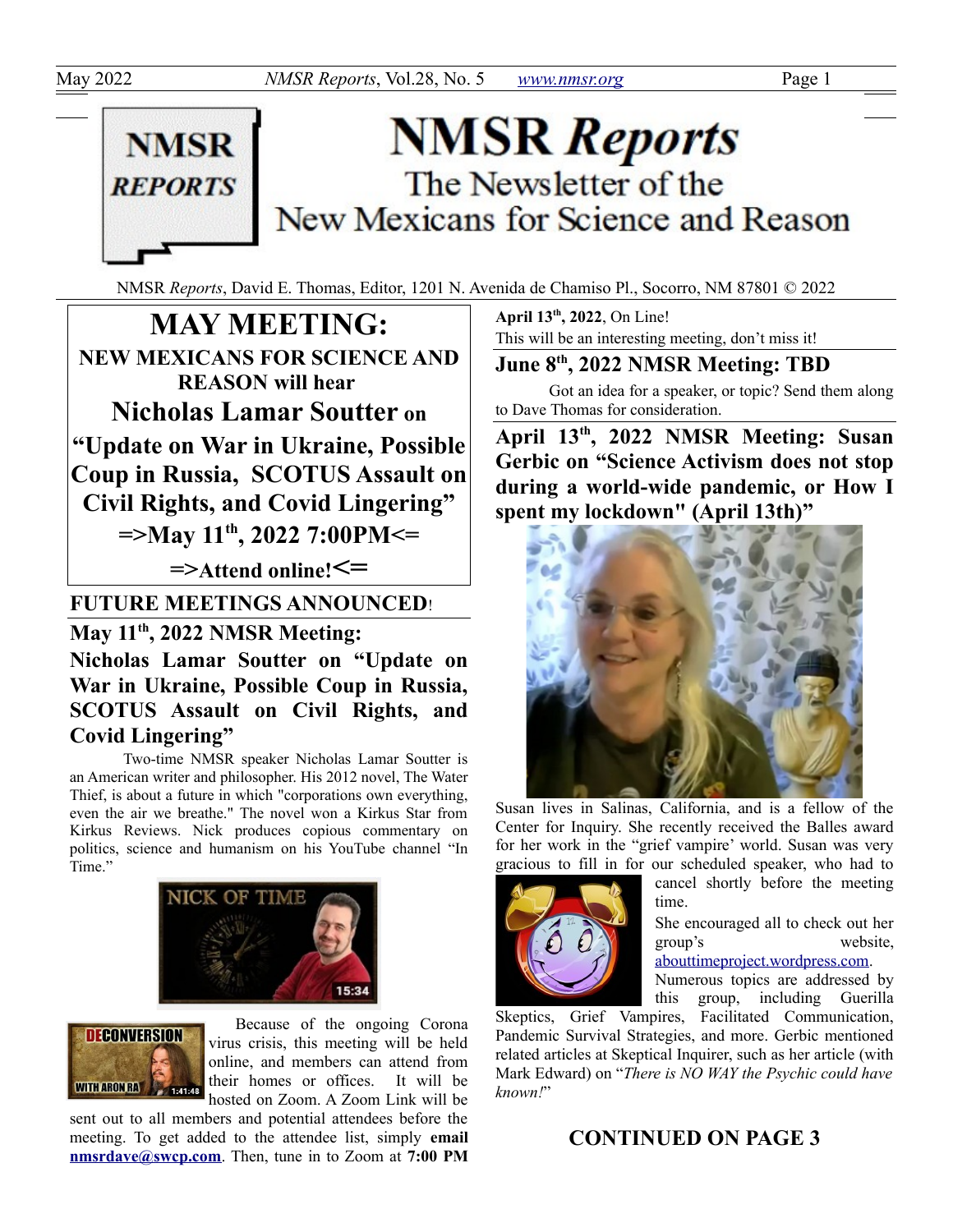May 2022 *NMSR Reports*, Vol.28, No. 5 *[www.nmsr.org](http://www.nmsr.org/)* Page 2

#### **New Mexicans for Science & Reason (NMSR)**

NMSR is a non-profit group with the goals of promoting science, the scientific method, rational thinking, and critical examination of dubious or extraordinary claims. NMSR meets at 7 PM on the second Wednesday of each month, in Albuquerque, New Mexico, at a secure, undisclosed location. NMSR Reports is its official newsletter.

#### **NMSR officers:**

*Dave Thomas, President* 1201 Avenida de Chamiso Pl., Socorro, NM 87801 nmsrdave@swcp.com *John Covan, Vice-President* jmcovan@juno.com *Debbie Thomas, Treasurer* 3205 Alcazar NE, Albuq., NM 87110 abqdebbie@comcast.net *Eddy Jacobs, Resident Neutron Generator* eddyjacobs88@gmail.com *Mark Fraser CNM Sponsor* ippon@earthlink.net *John Geohegan, Past President* johngeohegan@gmail.com *Kim Johnson, Industrial Physicist* kimber@comcast.net *Marilyn Savitt-Kring, Science Mom*

Membership: \$**25**/year (hardcopy newsletter), or **\$15**/year (downloadable PDF), make your check **payable to NMSR**, send to treasurer (Debbie Thomas).

#### **NMSR Advisors:**

• *Mark Boslough,* 

Adjunct Professor, University of New Mexico.

*• Kendrick Frazier* Editor, Skeptical Inquirer

*• John Geissman*

Professor of Paleomagnetism

*• Alan Hale*

Southwest Institute for Space Research • *Randy Thornhill*

Professor of Biology, UNM

**Cyber-Cypher Clue**:  $T = X$ ,  $W = Z$ .

#### **Bonus Puzzle Clue**: Let "x" be the unknown base.

#### *WANTED: READER ARTICLES & COMMENTARY*

Got something to share with NMSR members? **Send it in!** ATTN: Dave Thomas, Editor, NMSR Reports.

*REMEMBER*, our next NMSR meeting is **ONLINE, May 11th at 7PM, on Zoom!**



# **PUZZLE TIME!**

[*Please send solutions to Dave Thomas at: nmsrdave@swcp.com, or at 1201 N Avenida de Chamiso Pl., Socorro NM 87801.]*

#### **Cyber-Cypher: MAY PUZZLE**

*(Submitted by Dave Thomas)*

The following letters are a simple substitution cypher. If R stands for L, R will stand for L everywhere. Your Cyber-Cypher Clue: Clue? Oh, well - if you must, see p. 2.

|           |  |  |                   |  |  |  |     |  | ES MNU KGQNM ME CLYU LX    |  |  |  |  |           |
|-----------|--|--|-------------------|--|--|--|-----|--|----------------------------|--|--|--|--|-----------|
|           |  |  |                   |  |  |  |     |  | LPMEXECEPA HNEGHU, URUX LM |  |  |  |  |           |
|           |  |  | MNU UTVUXAU       |  |  |  |     |  | E S                        |  |  |  |  | M N U G K |
| ALSUMB. " |  |  |                   |  |  |  |     |  | KPMN DLZUK                 |  |  |  |  |           |
|           |  |  | Q G X A D P K Q , |  |  |  | E X |  |                            |  |  |  |  | QEXWLFUA  |
|           |  |  |                   |  |  |  |     |  | RUKAPA HLKNLKM (2007)      |  |  |  |  |           |

#### **SUPER SECRET WORD!**

However you prefer to do the cypher itself (above or below), simply duplicate those actions on the alphabetized row of cypher letters below. You'll build an answer key, and you'll also reveal - the Super Secret Word!

A B C D E F G H I J K L M N O P Q R S T U V W X Y Z

#### **APRIL CYPHER SOLUTION**

"IF IT WEREN'T FOR ELECTRICITY WE'D ALL BE WATCHING TELEVISION BY CANDLELIGHT." - HUMORIST GEORGE GOBEL, ON THOMAS A. EDISON'S INVENTION OF THE INCANDESCENT LAMP

Esteemed April Code Crackers: Mike Arms\* and Austin Moede\*!

\*Secret Word: "SHREWD CAUTION"

**SOCORRO** S.

#### **Need more Secret Word Cryptograms?**

New puzzles every week at www.nmsr.org/SocorroStumper.htm

**May Bonus: "Baser Instincts"**

*Submitted by Dave Thomas*

#### **The May Bonus**:

In what base is the following equation valid?

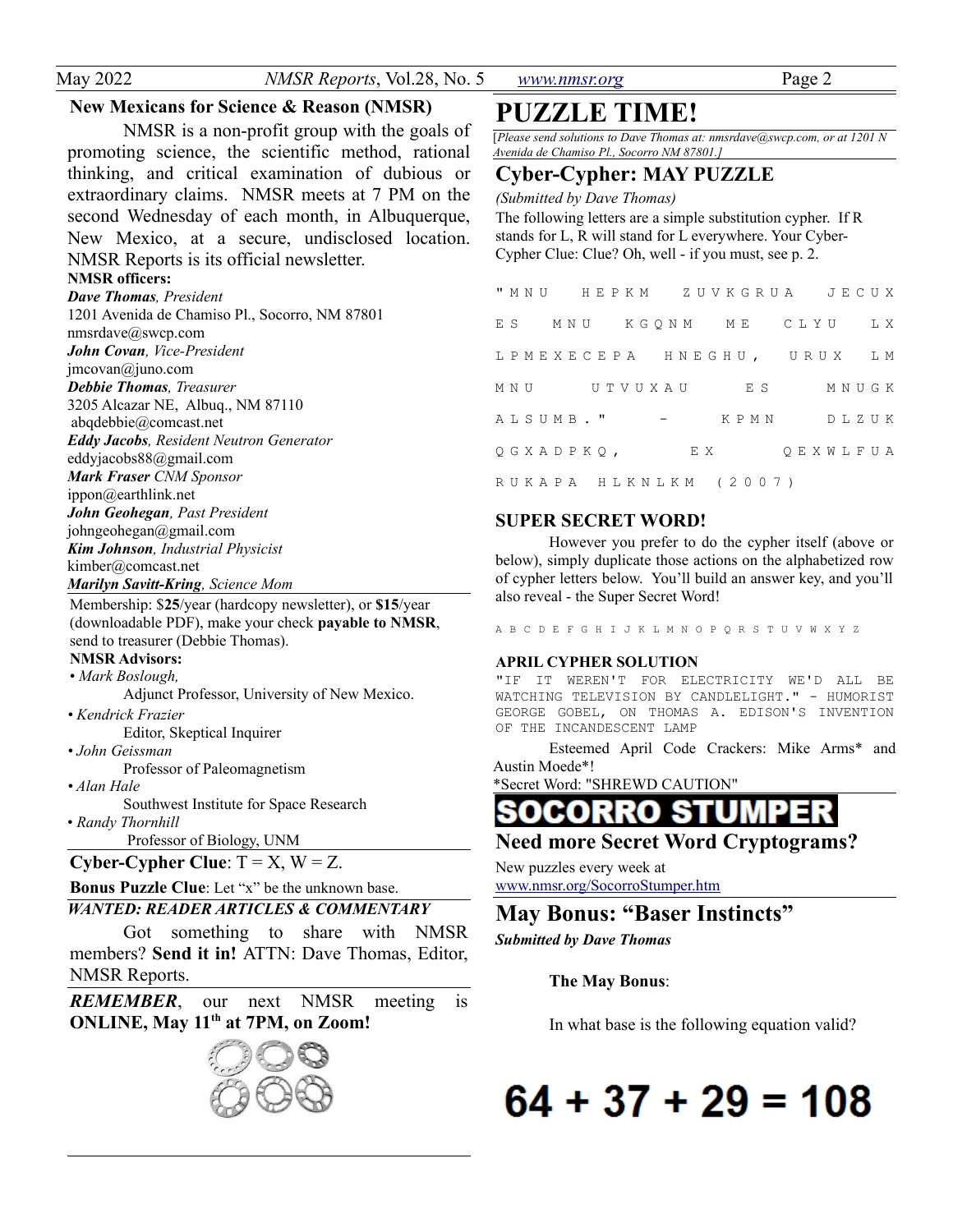**April Bonus Solution: "Celebrate Your Roots"**

#### *Submitted by Dave Thomas*

What is the solution to the following? Is there more than one?



**Answer:** 6, the only solution.

**Congrats to**: Earl Dombroski (NM), Rocky S. Stone (NM), Mike Arms (NM) and Keith Gilbert (NM)

#### **April NMSR Meeting, Susan Gerbic, Continued:**

This was a humorous look at the many overlooked ways psychics use to gather information about their customers on the sly, from Facebook or other online resources. The article is online at [https://skepticalinquirer.org/exclusive/there-is](https://skepticalinquirer.org/exclusive/there-is-no-way-the-psychic-could-have-known/)[no-way-the-psychic-could-have-known/.](https://skepticalinquirer.org/exclusive/there-is-no-way-the-psychic-could-have-known/) There are LOTS of ways, including guessing, or vaguely hopeful ("I feel you have a novel inside you!")

# **There is NO WAY** the psychic could have known details about me!



**Actual Facebook Photos** 

Susan discussed another project, "*Abysmal Failure: A Skeptical Psychic Medium Attempts to Read Susan Gerbic.*" The psychic she contacted didn't want to do a live Facebook reading, but agreed to do a reading over the phone, while Sue streamed her end live on Facebook. When Susan told the psychic, "Ray," that she wanted to speak to her departed grandfather, Frank Gerbic, the psychic went on at great length about Sue being Frank's favorite, and how they ate popcorn together, which never happened – Frank died in 1930, before Susan was even born.

When the pandemic occurred in 2020, Susan and others were impressed that many psychics were caught unaware. Famed psychics like Thomas John, Theresa Caputo and Sue Nicholson booked shows for 2020 and 2021, then had to cancel them. Why didn't they know how much COVID would affect the world? Sue's article [https://skepticalinquirer.org/exclusive/they-oddly-did-not](https://skepticalinquirer.org/exclusive/they-oddly-did-not-see-this-coming/)[see-this-coming/](https://skepticalinquirer.org/exclusive/they-oddly-did-not-see-this-coming/) describes many such psychic fails.

Thomas John: Celebrity Medium May 7 at 9:50 AM · 3

Don't forget folks... the 2020 Afterlife Conference was cancelled due to the Corona Virus, but we're now going to bring it to you as an ONLINE EVENT on the same days as the original conference!

Same stellar speakers, and same high quality presentations. AND it's our ten-year anniversary!

Watch it live, in real time, or later at your convenience.

You'll find all the details here: https://afterlifeconference.com/virtualafterlife-conferen /





JUN Cancelled Theresa Caputo Live The  $21$ Experience Public · Hosted by Theresa Caputo

Susan went on to describe various projects nabbing psychics like Thomas John in the act of receiving informatin surreptitiously. She also showed several projects undertaken by her Wikipedia group, Guerilla Skeptics in the Web.